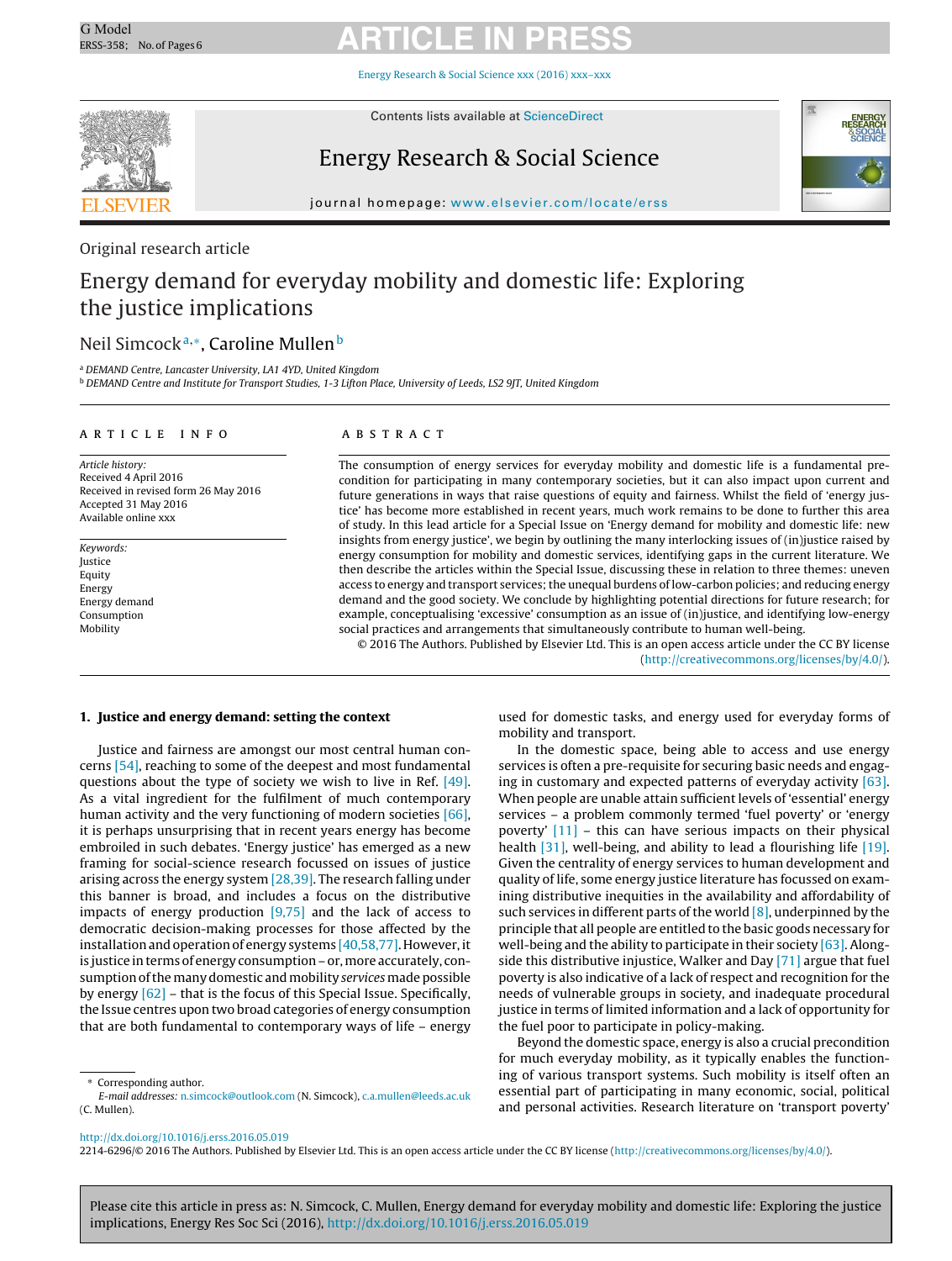illustrates how there can be deep inequalities in people's ability to access and/or afford the means to be mobile [\[7,32,33,43,47\],](#page-4-0) with some communities unfairly disadvantaged due to an environment in which important services (work, education, shopping, amenities, and so on) are not easily or affordably accessible by means other than a private motorcar. Infrastructural design, perceptions of safety and risk, and cultural norms can all contribute to the creation of such environments  $[10,46]$ . In such cases, those without a car can face social exclusion, whilst conversely some of those who do have a car can face economic stress due to the cost of insurance, fuel and maintenance [\[38\].](#page-5-0)

Whilst inequalities in accessing and using energy services for mobility and domestic purposes can raise justice concerns, current energy-intensive societies and systems pose their own significant problems. As long as ways of life involve high levels of energy consumption, and energy production remains dominated by fossil fuel combustion, then  $CO<sub>2</sub>$  and other pollutants create pressing issues of global injustice – principally, climate change and its accompanying ecological degradation and impact upon human well-being. Work in the field of 'climate justice'  $[45]$  has highlighted the uneven impacts of climate change, with future generations bearing costs imposed on them by the actions of preceding generations [\[69\].](#page-5-0) Impacts are also socially and spatially differentiated at various geographic scales, with low-income individuals, communities and nations often most vulnerable and least able to adapt, whilst contributing proportionately little to global carbon emissions [\[26,69\].](#page-5-0) The ways people experience and adapt to climate change are highly gendered, with women frequently suffering the worstimpacts both because they are more likely to be in poverty<sup>1</sup> and due to traditional gendered divisions oflabour in which women are primarily responsible for everyday household management and family care [\[35\].](#page-5-0) Beyond climate change, pollution from energy combustion is also responsible for more localised and immediate health risks, with the World Health Organisation (WHO) estimating that 3.7 million deaths were attributable to ambient air pollution in 2012 [\[76\].](#page-5-0) Such aggregate figures masks numerous social and spatial inequalities in exposure and risks of harm, with those on low-incomes or living in deprived neighbourhoods often exposed to higher levels of air pollution [\[21,25,34,41\].](#page-5-0) High energy activities and systems, especially in transport, also lead to inequality and exclusion by physically endangering people in collisions and by creating and supporting development in which undertaking everyday activities require long or complicated journeys [\[32,43,68,74\].](#page-5-0)

The need to act to mitigate these harmful effects through deep changes to energy and transport systems is now widely recognised. This will require not only a significant increase in renewable and low-carbon forms of energy generation, but also profound reductions in the amount of energy consumed globally – particularly by 'developed' countries [\[60\].](#page-5-0) We concur with the argument that of energy efficiency. Instead, the scale of the challenge means that deep and fundamental changes to how many people live, work and play are also likely to be necessary, especially in the richer societies of the West [\[56,57\].](#page-5-0)

Yet, although often presented as purely technocratic and sci-entific endeavours devoid of any political consequences [\[65\],](#page-5-0) 'sustainability' and associated policies to decarbonise energy systems have their own justice implications [\[8\].](#page-4-0) Attempts to alter patterns and levels of energy consumption are likely to have benefits and burdens that are unevenly shared socially and spatially, potentially unfairly disadvantaging some groups or localities and possibly exacerbating existing inequalities or creating new areas of

deprivation. In the UK  $[27]$  and many other countries  $[53]$ , those on higher incomes tend to also have the highest levels of energy consumption and largest carbon footprints, raising questions of which citizens in a society should bear the responsibility of reducing their consumption. There are also questions of democracy and procedural fairness in how policies to reduce energy demand are designed and implemented [\[29\],](#page-5-0) and whether all groups have been treated with appropriate recognition and respect. However, such intriguing but challenging issues have only recently begun to be explored in the academic literature  $[8]$ . Instead, much of the theory, rhetoric and practice on sustainability displays a distinct 'equity deficit'  $[2]$ , [\[p.](#page-4-0) [44\],](#page-4-0) focussing almost exclusively on environmental protection whilst being blind to questions of social and spatial difference and justice  $[1,53]$ . Agyeman et al.  $[3]$  utilise the concept of 'just sustainabilities' to capture the need to fully integrate fairness and equity issues alongside environmental concerns in sustainability discourse and research. In line with this, there is a need for more academic work that explores, both conceptually and empirically, the justice implications of policies to reduce energy demand.

#### **2. This Special Issue**

Clearly, there is a complex web of justice issues related to energy consumption for mobility and domestic activities, and this Special Issue makes a contribution at the nexus of these concerns. Some of the articles extend research on the distribution, causes and consequences of fuel and transport poverty, whilst others help to develop a clearer understanding, both conceptually and empirically, of some of the potential injustices associated with energy demand reduction policies. The final group of articles examine how societies might reduce energy demand whilst also enabling people to live well and meet 'basic needs'. The primary emphasis of the articles in the Issue is on issues of distributive injustice rather than justice in recognition or procedure, although some of the essays also touch upon these latter two concerns.

The research presented in this Issue includes authors from across the globe and articles focussed on contexts as diverse as Gambia, Mexico, the United States, Taiwan, New Zealand, France and the United Kingdom. This is perhaps a testament to the wideranging power and relevance of the energy justice framing. The Issue is also significant in that it begins to bring together research on domestic energy and mobility services, two areas which are typically treated as distinct. As we demonstrate in this introductory article, there are many cross-cutting issues of justice that apply to both, and we hope that this Special Issue can mark the beginning of a more widespread and fruitful dialogue between the two fields. Overall, the issues raised by the papers in this Special Issue can be broadly categorised into three themes, and we now summarize the papers under these banners.

#### 2.1. Uneven access to energy and transport services

The first theme relates to patterns of inequality in people's ability to access and use essential transport and energy services, highlighting the unjust disadvantages faced by some sections of society. This is one of the more established areas within the wider energy and transport justice literature, but the papers in this Issue help to further this agenda by exploring new issues and expanding into geographical contexts that have previously received little attention.

In the first article of the Issue, Berry et al. [\[6\]](#page-4-0) explore methods of defining, identifying and measuring what they term 'transport fuel poverty' - the transport equivalent of the better known domestic counterpart. They suggest that traditional indicators of domestic energy deprivation are not readily transferable to the transport sec-

achieving such reductions is not only a matter of improving levels

<sup>&</sup>lt;sup>1</sup> Approximately 70% of the world's poor are women [\[35\].](#page-5-0)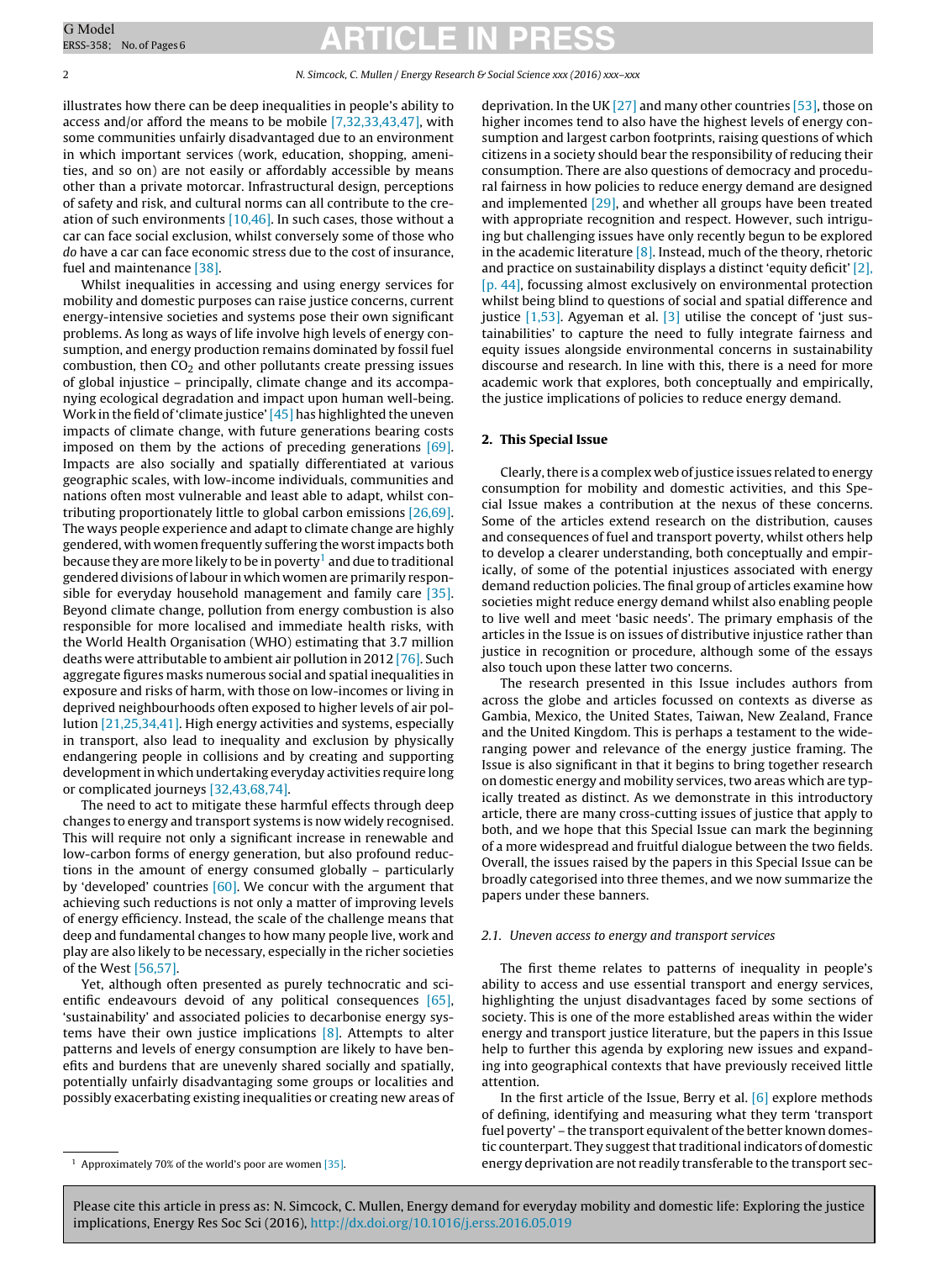#### N. Simcock, C. Mullen / Energy Research & Social Science xxx (2016) xxx–xxx 3

tor. Instead, they develop and test a new transport poverty indicator that incorporates budget constraints but also other vulnerabilities and wider conditions of mobility, whilst remaining sensitive to variations in travel need and people's ability to alter mobility practices. Testing their indicator on French data, they find that 7.8% of households are 'transport fuel poor,' having both a low income and either high transport costs or restricted mobility, a further 7.4% 'fuel vulnerable' with low incomes and difficulties in adapting to change in circumstances due to their location or available transport modes, and 3.7% 'fuel dependent' with high fuel costs and no alternative means of transport.

The next article considers energy services within the domestic sphere. Dubois and Meier [\[20\]](#page-5-0) analyse the diversity of energy poverty situations faced by European countries. To do this, they make a useful distinction between 'energy service deprivation' and 'energy deprivation inequality', with the former referring to a nation's aggregate level of energy poverty, and the latter referring to the extent that different population groups within a country are affected by the condition. Their results show that rates of energy poverty are particularly severe in countries of the Eastern and Southern parts of Europe, and that different inequality profiles exist across the continent – in some countries (for example, Lithuania and Bulgaria), energy poverty affects different socio-demographic groups relatively equally; in others (such as Denmark and the Netherlands) it is particularly prevalent amongst certain sections of the population. They then discuss the policy implications of their findings, arguing that rates of energy service deprivation and inequality will impact upon the feasibility and targeting of different energy poverty mitigation policies. They conclude by suggesting that current rates of fuel poverty represent a major challenge for achieving socially just energy transitions in Europe.

García Ochoa and Graizbord [\[23\]](#page-5-0) examine domestic energy poverty in Mexico. Rather than focus upon indicators of the affordability of energy services in the home, the authors argue that a lack of access to key energy services is a significant issue for many households in the Mexican context. They develop a framework for characterising households according to the extent of their deprivation of key energy services. Drawing on secondary data from the Household Income and Expenditure Survey, they find four categories of household in terms of the presence and severity of energy service deprivation: one which lacks energy services for food refrigeration; a second which lacks facilities for cooking food; a third (which they term 'strong energy poverty') that lacks facilities for water heating, cooking, refrigeration, and entertainment; and a finally a group which lacks all of these services and also adequate space cooling. The authors conclude by exploring some ofthe public policy implications of their findings, arguing that targeted strategies may be developed to meet the specific needs of different household groups. Further research is required to help explain the underlying causes and drivers of the patterns of deprivation they identify, as well as the relative merits and challenges associated with different methods of measuring and conceptualising 'energy poverty.'

Schiffer [\[55\]](#page-5-0) evaluates a series of measures designed to provide access to domestic energy and transport services for people living in Kartong, Gambia. The services involved connection to a regional electricity grid, and provision of a new bus service connecting Kartong to Banjul. Her study found significant benefits for residents able to make use of the new services, but that there were inequalities in people's ability to access them, with those living at the edge of town beyond the electricity grid excluded. Such issues were further complicated as the provision of new services reduced the viability of the previous forms of transport and domestic energy provision, thus increasing the town's dependence on resources from outside the local area. This issue also appears to echo concerns in other areas of development studies, especially in relation to

land appropriation for infrastructure or other projects which might bring broad social benefits but which can create hardship for those who previously occupied the land [\[52\].](#page-5-0)

Finally, Chard and Walker [\[13\]](#page-4-0) examine experiences of fuel poverty amongst older people in England. Utilising in-depth qualitative interviews, they explore how householders cope with, and adapt to, difficulties in affording space heating. They find that all participants recognised the importance of maintaining a healthy bodily temperature, and identify four distinct forms of 'coping strategies' used by participants to ensure they remained warm even if they were restricted in their use of space heating. However, although such coping measures are typically interpreted as a sign of deprivation amongst fuel poverty research (for example, Refs. [\[4,12,61\]\),](#page-4-0) in Chard and Walker's study the participants themselves did not consider their actions to be problematic – instead they simply believed them to be sensible. The authors conclude by pointing out that this raises difficult questions for energy justice research regarding what constitutes 'acceptable' living conditions and 'essential' energy services, how and by whom such judgements can and should be made, and how assistance can be provided to households who do not problematize their own situation.

#### 2.2. The unequal burdens of low carbon policies

As we noted earlier in this article, efforts to alter patterns and levels of energy demand and decarbonise energy systems are very likely to impact upon some groups more than others, with potential justice implications  $[8]$ . However, this remains a relatively new area for research, and several papers in this Special Issue further our critical understanding of this important issue.

Chatterton et al. [\[14\]](#page-4-0) provide an exploratory analysis of large UK datasets of energy consumed for domestic purposes and car travel, drawing on readings from over 70 million domestic energy meters and vehicle odometers. They find that energy consumption varies greatly across the UKandcorrelates withlevels ofhousehold wealth or deprivation within geographic locations, with a minority of relatively wealthy areas consuming greater amounts of energy for both car travel and domestic uses. They argue thatthis prompts concerns about the equity of existing patterns of energy consumption, with consequent implications for the fairness of policies that focus on lowering aggregate energy consumption regardless of questions of responsibility and who should be required to make reductions. The authors suggest that more equitable policies would place a higher priority on targeting wealthier and high-consuming areas, especially as these households have greater resources (financial and others) that would allow them to more easily take measures to reduce their consumption.

Focussing on gender, Wang [\[73\]](#page-5-0) draws on insights from social practice theory to examine the impacts of sustainable consumption policies in Taiwan that aimed to alter household behaviours and individual choices. She argues that although the policies are well intentioned, they fail to fully account for the complexity of daily life and the structural impediments on householder's consumption. As such, they exacerbate gender inequalities and asymmetric power relations between men and women, for example by increasing women's workload and creating feelings of guilt and shame when the idealised recommendations of the national government cannot be achieved. As well as these distributive injustices, she also argues that women in Taiwan suffer from a lack of 'recognition' and respect [\[22\].](#page-5-0) She concludes by suggesting that greater procedural justice [\[78\],](#page-5-0) in the form of women's participation in the design of sustainability policies, is necessary to avoid their discrimination.

Oppenheim [\[44\]](#page-5-0) examines of low-carbon policies in the United States (US), and their impact on energy prices and energy poverty. He begins by outlining the long history of regulation around energy prices in the country, arguing thatin numerous US states energy has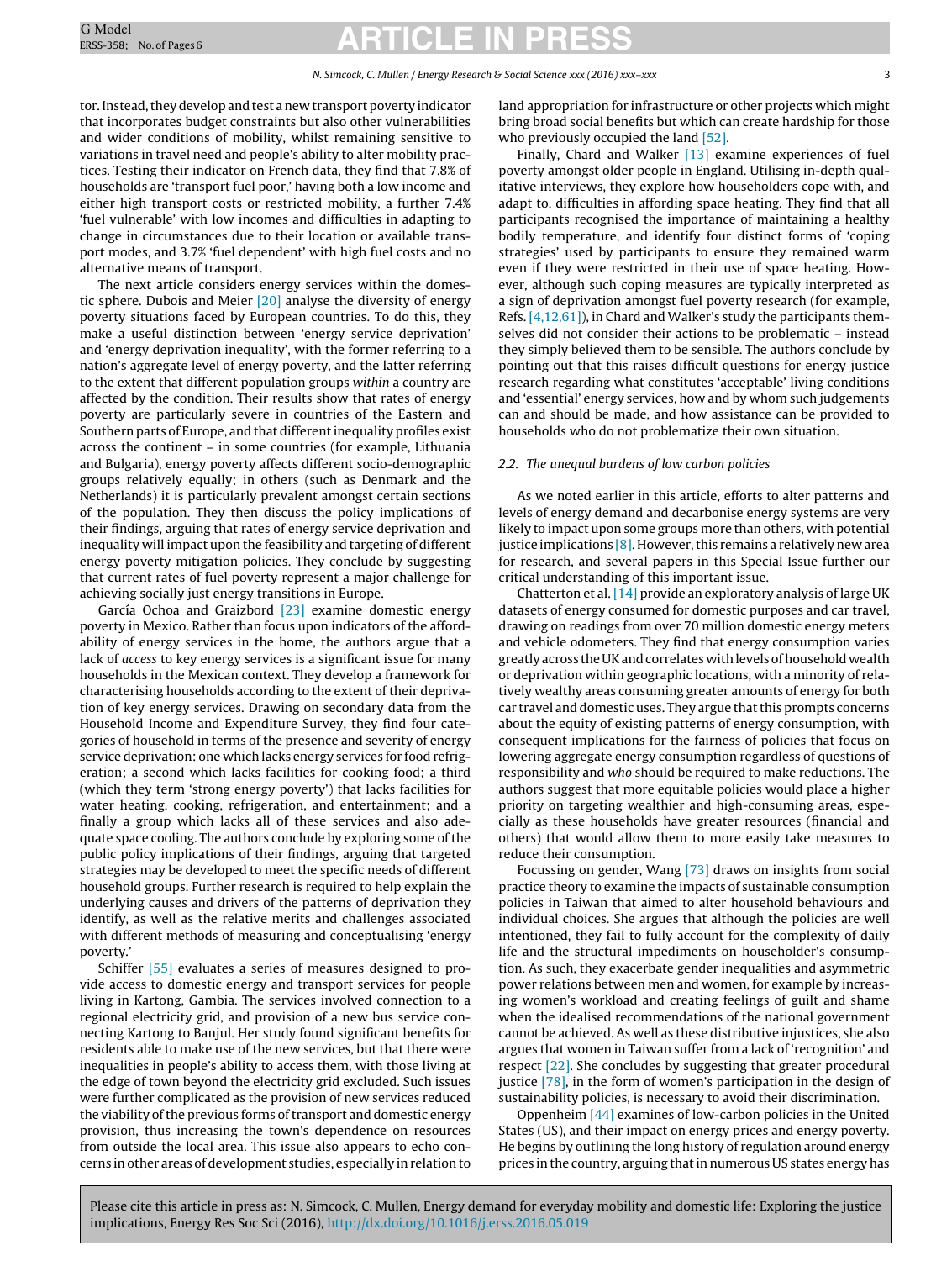#### 4 N. Simcock, C. Mullen / Energy Research & Social Science xxx (2016) xxx–xxx

long been considered not merely a commodity but a 'public good', thus justifying price regulation and policies to support low-income consumers. However, he notes that in the current regulatory environment 'distributed' forms of renewable energy generation (such as domestic solar PV) produce higher bills for low-income consumers by reducing utility sales but not utility fixed costs, and through subsidies applied as levies on energy bills. He argues that this is unjust, both because it contributes to energy poverty, and also because those who are left reliant on increasingly expensive utility electricity are those on low-incomes who are least able to afford distributed generation technologies – potentially leading to the development of what Walker [\[70\]](#page-5-0) terms an 'energy underclass'. To avoid such injustices, Oppenheim argues that new forms of regulatory protection are required and concludes by suggesting what such measures might involve.

#### 2.3. Reducing energy demand and the good society

The final set of articles in the Special Issue all approach a difficult tension within energy justice. On the one hand, many would argue that there is an urgent need to dramatically reduce energy demand as part of combating the many severe injustices associated with climate change; on the other hand, energy for mobility and domestic services is widely seen as a crucial part of any good and just society, enabling people to escape deprivation, meet basic needs, and lead flourishing and fulfilling lives. Is it possible for societies to reduce energy demand on the scale required without sacrificing human well-being? The final five papers in the Special Issue take on different theoretical and practical dimensions of this question, and begin to propose how the tension might be resolved.

Mullen and Marsden [\[42\]](#page-5-0) identify potential issues for mobility justice created by measures designed to deal with the injustice of pollution from transport. Using a case study of policy on electric vehicles, they find that attempts to reduce emissions through the use of such vehicles can perpetuate other forms of injustice associated with high levels of car use. They argue that a more just approach to reducing pollution would be to reduce the overall use of private automobiles. Significantly, they further suggest that the changes required would impact not just on the transport choices available to people, but on the sorts of activities that transport and mobility policies would support and enable. Pursuing such an agenda, the authors suggest, would require a reconsideration of the liberal 'choice-based' conceptualisations of justice that are prominent in much of the mobility and energy justice literature. Drawing on 'communitarian' justice theorists such as Sandel [\[50\]](#page-5-0) and Mac-Intyre [\[36\],](#page-5-0) they conclude by suggesting a need to think beyond choice and consider what sort of social arrangements and activities should be supported in a just society.

Mattioli [\[37\]](#page-5-0) approaches the difficult problem of how to ensure all households can access the transport necessary for them to meet their 'basic needs', whilst simultaneously reducing energy consumption and emissions from transport – particularly when in many contexts much travel (including for the satisfaction of basic needs) has become dependent on carbon-intensive modes such as the motor-car and air travel. To reconcile this tension, he develops a sophisticated and novel conceptual framework that makes an important distinction between 'fundamental needs' and 'need satisfiers' – whilst the former refer to abstract 'states of being' and are anthropological invariants, the latter are the material goods and services through which fundamental needs are met and are historically and contextually contingent. Drawing on the work of Giddens [\[24\],](#page-5-0) he suggests that need satisfiers have become more carbon intensive through progressive structuration processes. Although some degree of mobility will always be required for humans to secure basic means of living the forms and amounts that are necessary are contingent, and modes of travel should be understood

as the means to satisfy fundamental needs rather than reified as normative ends in themselves. In this way, Mattioli argues, justice tensions might be reconciled. He concludes by calling for further research to examine how need satisfaction has changed over time, and how it might be transformed in more sustainable directions in the future.

Following a similar theme but with a more empirical approach, Walker et al. [\[72\]](#page-5-0) examine which domestic energy-uses should be considered 'basic necessities' within the context of the United Kingdom (UK). Drawing on a set of longitudinal secondary data [\[18\],](#page-5-0) they find that a diverse range of energy-consuming items and technologies are considered by members of the public to be basic necessities for participation in contemporary UK society. To some degree the profile of these necessities has evolved since 2008, with information and communication technologies in particular becoming progressively more 'essential' over this period. They argue that whilst these findings suggest that UK government policy should support people's ability to access and afford these energy services as part of mitigating fuel poverty, escalating norms of energy dependency may be problematic when the UK needs to radically reduce its energy demand on climate justice grounds. Along similar lines to Mattioli, they argue that one way to overcome this 'tension', at least at a conceptual level, is to emphasise that energy services are only instrumental means to satisfy the more fundamentally valuable end of human flourishing. Through structural change, 'basic necessities' may evolve to become less carbon intensive without producing injustice as long as everyone is able to achieve a reasonable level of well-being and participate in society. The authors conclude by recognising the complexities and political challenges involved in such reconciliation, and by calling for similar research in other cultural contexts.

Cheyne and Imran [\[15\]](#page-4-0) then examine the potential for shared transport to act as a means of reducing the overall use of motorised transport whilst also contributing to social justice goals such as inclusion in economic and educational activity. They do this through an empirical study in New Zealand, using both qualitative and quantitative methods to explore travel practices, transport need, and affordability, as well as attitudes to public transport. Their data comes from places where there is a paucity of public transport, resulting in multiple forms of social exclusion or 'forced car ownership' which in turn has created financial hardship (see also Ref. [\[38\]\).](#page-5-0) They argue that shared transport could provide an affordable and low-emission alternative means for people to fulfil basic social needs. Whilst shared transport has gained attention in policy discourse, the authors describe how it remains marginal in policy implementation and practice, suggesting that there is a lack of the political will necessary for it to become more widespread.

Finally, and also focussing on the New Zealand context, Smith [\[59\]](#page-5-0) utilises a discourse analysis approach to examine the extent to which social justice issues are incorporated into 'sustainable' transport policies. She begins by arguing that cycling is a transport mode that can contribute to addressing many of the justice concerns raised in the transport and social exclusion literature. However, policy attempts to increase the uptake in cycling often fail, with cycling making up only a small proportion of journeys in New Zealand. The paper then examines the reasons for this disjuncture. Smith argues that, despite ambitious rhetoric, cycling has been generally marginalised in New Zealand transport policy. Instead, the use and meaning of the term 'sustainable' has become focussed on a neo-liberalised agenda of ensuring economic growth over and above other objectives, therefore narrowing the aims of transport policy and systematically privileging motor vehicles which are portrayed as contributing to growth. Overall, Smith's findings provide empirical support for Cook and Swyngedouw's  $[16]$  suggestion that whilst social justice is nominally included as the 'third pillar' of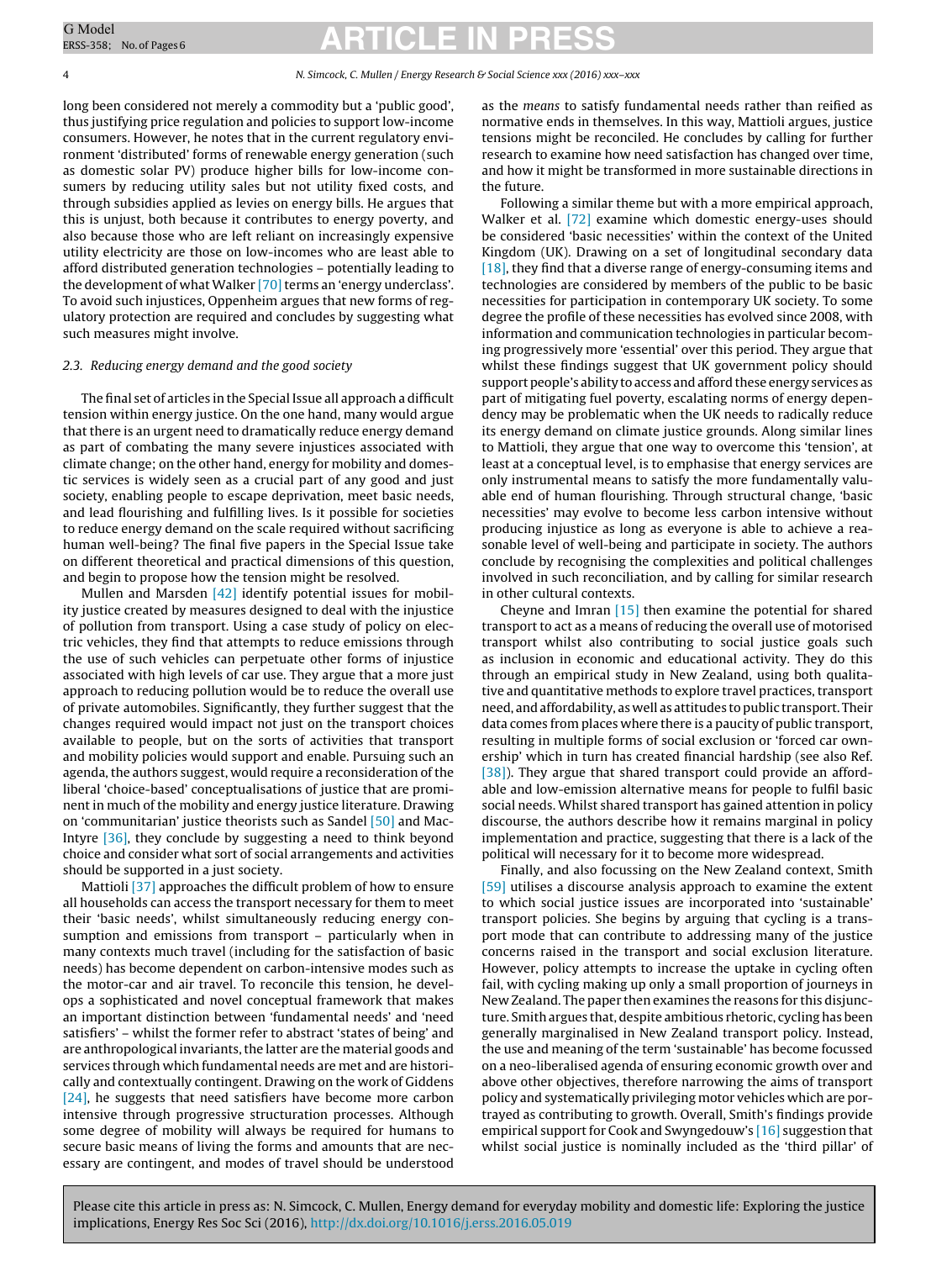#### N. Simcock, C. Mullen / Energy Research & Social Science xxx (2016) xxx–xxx 5

<span id="page-4-0"></span>sustainability, in practice the economic pillar takes precedent and social issues are either an afterthought or disregarded completely.

#### **3. Future research directions**

The papers in this Special Issue help extend the literature on energy justice in relation to domestic consumption and everyday mobility. They also prompt new questions across a range of areas, and we here conclude by proposing some directions for future research.

The first relates to the identification and study of low-energy practices and arrangements that nonetheless achieve high-levels of human well-being and contribute to social justice. Several of the papers in this Special Issue have suggested that it is theoretically possible to have a society in which all people can 'flourish' and participate without high levels of energy consumption. Previous studies at the scale of nation-states demonstrate empirically that countries can, on aggregate, to have high-levels of Human Development with relatively low carbon emissions [\[30,64\].](#page-5-0) However, such arguments remain somewhat abstracted from everyday life, and more work is required to identify the specific practices, and material, social and political arrangements, that contribute to equitable, low-carbon well-being. In this respect, mobility research is perhaps ahead of that centred on domestic energy, with modes such as flexible shared transport and cycling (both discussed in this issue) identified as means to both reduce emissions and improve social justice, but more remains to be done. In-depth, ethnographic studies of social practices in countries that have low-levels of energy consumption but high-levels of equality and well-being is one example of the valuable research that could be undertaken.

Second, there is a need to consider issues of excess consumption in energy and transport justice debates. Much research in these fields currently focuses on poverty and deprivation, i.e. whether households are able to meet their 'basic needs' of energy consumption, and the impact on people's well-being if they fail to do so. However, it is also occasionally implied that 'excessive' consumption of energy (and other resources [5,48]), or the use of 'excessive' forms of energy service, are unjust and should be curtailed [17,53,67]. But can and should 'excess' be understood as an issue of (in)justice, and, if so, what theories do we need to draw on to conceptualise this phenomenon? The very notion is potentially problematic for many liberal theories of justice, which attempt to remain neutral on the substantive value of different goods or activities and instead argue that justice involves allowing all people the freedom to choose their own vision of the 'good life' [\[49,51\].](#page-5-0) Moreover, how do we define what constitutes 'excessive' consumption? Should this be based on some notion of a 'finite planet' or ecological limits, or some other measure? In this issue, Mattioli's framework goes some way to making assessments of excess, but there is plenty of scope for further consideration and we believe this should mark the beginning of a wider debate within the energy justice literature.

Third and finally, a theme emerging across the papers in this Special Issue is the importance of considering elements of energy inequalities in their wider social, economic, and political context. Attempting to tackle single issues, such as access to domestic energy or transport, without reference to the potential for wider impacts runs the risk of exacerbating other injustices. The complexity involved in thinking about how to mitigate injustices without creating others raises pressing questions of how society and politicians might be able to respond. Addressing these questions will require means of tracking inequalities and making assessments of interventions (such as that developed by Berry et al., Chatterton et al. and Mattioli). It may also involve more consideration of methods of collecting knowledge about the impacts of energy consuming activities and a lack of access to energy. Coupled with this, there are

many possible 'just' ways of living and of consuming energy. For democratic societies, these are questions that need to be negotiated through debate – how might democratic structures and practices develop to accommodate inclusive decision-making about energy systems?

To conclude, this article began by outlining some of the multiple justice implications of the consumption of energy for both mobility and domestic use. We then summarised the many interesting papers that make up the Special Issue, before highlighting some directions for future research. As guest editors, we hope that readers of the Issue find it to be a useful contribution to the expanding energy and transport justice debates, and that the papers stimulate new research that tackles some of the unanswered questions we highlight here.

#### **Acknowledgements**

We would like to thank Benjamin Sovacool and Pascale Blyth, and the team at Elsevier, for their help and guidance during the development of this Special Issue. Many thanks also to the reviewers of this and other articles within the issue, and to all of the authors for their time and dedication in putting together their papers. This article, and the Special Issue as a whole, arises from work for the DEMAND Centre [\(www.demand.](http://www.demand.ac.uk) [ac.uk](http://www.demand.ac.uk)), which receives funding from UK Research Councils (EPSRC EP/K011723/1), ECLEER (EDF R&D), Transport for London and the International Energy Agency.

#### **References**

- [1] [J.](http://refhub.elsevier.com/S2214-6296(16)30126-8/sbref0005) [Agyeman,](http://refhub.elsevier.com/S2214-6296(16)30126-8/sbref0005) [Introducing](http://refhub.elsevier.com/S2214-6296(16)30126-8/sbref0005) [Just](http://refhub.elsevier.com/S2214-6296(16)30126-8/sbref0005) [Sustainabilities:](http://refhub.elsevier.com/S2214-6296(16)30126-8/sbref0005) [Policy,](http://refhub.elsevier.com/S2214-6296(16)30126-8/sbref0005) [Planning,](http://refhub.elsevier.com/S2214-6296(16)30126-8/sbref0005) [and](http://refhub.elsevier.com/S2214-6296(16)30126-8/sbref0005) [Practice,](http://refhub.elsevier.com/S2214-6296(16)30126-8/sbref0005) [Zed](http://refhub.elsevier.com/S2214-6296(16)30126-8/sbref0005) [Books](http://refhub.elsevier.com/S2214-6296(16)30126-8/sbref0005) [Ltd.,](http://refhub.elsevier.com/S2214-6296(16)30126-8/sbref0005) [London,](http://refhub.elsevier.com/S2214-6296(16)30126-8/sbref0005) [2013.](http://refhub.elsevier.com/S2214-6296(16)30126-8/sbref0005)
- [2] [J.](http://refhub.elsevier.com/S2214-6296(16)30126-8/sbref0010) [Agyeman,](http://refhub.elsevier.com/S2214-6296(16)30126-8/sbref0010) [Sustainable](http://refhub.elsevier.com/S2214-6296(16)30126-8/sbref0010) [Communities](http://refhub.elsevier.com/S2214-6296(16)30126-8/sbref0010) [and](http://refhub.elsevier.com/S2214-6296(16)30126-8/sbref0010) [the](http://refhub.elsevier.com/S2214-6296(16)30126-8/sbref0010) [Challenge](http://refhub.elsevier.com/S2214-6296(16)30126-8/sbref0010) [of](http://refhub.elsevier.com/S2214-6296(16)30126-8/sbref0010) [Environmental](http://refhub.elsevier.com/S2214-6296(16)30126-8/sbref0010) [Justice,](http://refhub.elsevier.com/S2214-6296(16)30126-8/sbref0010) [New](http://refhub.elsevier.com/S2214-6296(16)30126-8/sbref0010) [York](http://refhub.elsevier.com/S2214-6296(16)30126-8/sbref0010) [University](http://refhub.elsevier.com/S2214-6296(16)30126-8/sbref0010) [Press,](http://refhub.elsevier.com/S2214-6296(16)30126-8/sbref0010) [New](http://refhub.elsevier.com/S2214-6296(16)30126-8/sbref0010) [York,](http://refhub.elsevier.com/S2214-6296(16)30126-8/sbref0010) [2005.](http://refhub.elsevier.com/S2214-6296(16)30126-8/sbref0010)
- [3] [Just](http://refhub.elsevier.com/S2214-6296(16)30126-8/sbref0015) [Sustainabilities:](http://refhub.elsevier.com/S2214-6296(16)30126-8/sbref0015) [Development](http://refhub.elsevier.com/S2214-6296(16)30126-8/sbref0015) [in](http://refhub.elsevier.com/S2214-6296(16)30126-8/sbref0015) [an](http://refhub.elsevier.com/S2214-6296(16)30126-8/sbref0015) [Unequal](http://refhub.elsevier.com/S2214-6296(16)30126-8/sbref0015) [World,](http://refhub.elsevier.com/S2214-6296(16)30126-8/sbref0015) [in:](http://refhub.elsevier.com/S2214-6296(16)30126-8/sbref0015) [J.](http://refhub.elsevier.com/S2214-6296(16)30126-8/sbref0015) [Agyeman,](http://refhub.elsevier.com/S2214-6296(16)30126-8/sbref0015) [B.](http://refhub.elsevier.com/S2214-6296(16)30126-8/sbref0015) [Bullard,](http://refhub.elsevier.com/S2214-6296(16)30126-8/sbref0015) [B.](http://refhub.elsevier.com/S2214-6296(16)30126-8/sbref0015) [Evans](http://refhub.elsevier.com/S2214-6296(16)30126-8/sbref0015) [\(Eds.\),](http://refhub.elsevier.com/S2214-6296(16)30126-8/sbref0015) [MIT](http://refhub.elsevier.com/S2214-6296(16)30126-8/sbref0015) [Press,](http://refhub.elsevier.com/S2214-6296(16)30126-8/sbref0015) [Cambridge,](http://refhub.elsevier.com/S2214-6296(16)30126-8/sbref0015) [MA,](http://refhub.elsevier.com/S2214-6296(16)30126-8/sbref0015) [2003.](http://refhub.elsevier.com/S2214-6296(16)30126-8/sbref0015)
- [4] W. Anderson, V. White, A. Finney, Coping with low incomes and cold homes, Energy Policy 49 (2012) 40–52, [http://dx.doi.org/10.1016/j.enpol.2012.01.](dx.doi.org/10.1016/j.enpol.2012.01.002) [002,](dx.doi.org/10.1016/j.enpol.2012.01.002) Special Section: Fuel Poverty Comes of Age: Commemorating 21 Years of Research and Policy.
- [5] [K.](http://refhub.elsevier.com/S2214-6296(16)30126-8/sbref0025) [Arrow,](http://refhub.elsevier.com/S2214-6296(16)30126-8/sbref0025) [P.](http://refhub.elsevier.com/S2214-6296(16)30126-8/sbref0025) [Dasgupta,](http://refhub.elsevier.com/S2214-6296(16)30126-8/sbref0025) [L.](http://refhub.elsevier.com/S2214-6296(16)30126-8/sbref0025) [Goulder,](http://refhub.elsevier.com/S2214-6296(16)30126-8/sbref0025) [G.](http://refhub.elsevier.com/S2214-6296(16)30126-8/sbref0025) [Daily,](http://refhub.elsevier.com/S2214-6296(16)30126-8/sbref0025) [P.](http://refhub.elsevier.com/S2214-6296(16)30126-8/sbref0025) [Ehrlich,](http://refhub.elsevier.com/S2214-6296(16)30126-8/sbref0025) [G.](http://refhub.elsevier.com/S2214-6296(16)30126-8/sbref0025) [Heal,](http://refhub.elsevier.com/S2214-6296(16)30126-8/sbref0025) [S.](http://refhub.elsevier.com/S2214-6296(16)30126-8/sbref0025) [Levin,](http://refhub.elsevier.com/S2214-6296(16)30126-8/sbref0025) [K.-G.](http://refhub.elsevier.com/S2214-6296(16)30126-8/sbref0025) [Mäler,](http://refhub.elsevier.com/S2214-6296(16)30126-8/sbref0025) [S.](http://refhub.elsevier.com/S2214-6296(16)30126-8/sbref0025) [Schneider,](http://refhub.elsevier.com/S2214-6296(16)30126-8/sbref0025) [D.](http://refhub.elsevier.com/S2214-6296(16)30126-8/sbref0025) [Starrett,](http://refhub.elsevier.com/S2214-6296(16)30126-8/sbref0025) [B.](http://refhub.elsevier.com/S2214-6296(16)30126-8/sbref0025) [Walker,](http://refhub.elsevier.com/S2214-6296(16)30126-8/sbref0025) [Are](http://refhub.elsevier.com/S2214-6296(16)30126-8/sbref0025) [we](http://refhub.elsevier.com/S2214-6296(16)30126-8/sbref0025) [consuming](http://refhub.elsevier.com/S2214-6296(16)30126-8/sbref0025) [too](http://refhub.elsevier.com/S2214-6296(16)30126-8/sbref0025) [much?](http://refhub.elsevier.com/S2214-6296(16)30126-8/sbref0025) [J.](http://refhub.elsevier.com/S2214-6296(16)30126-8/sbref0025) [Econ.](http://refhub.elsevier.com/S2214-6296(16)30126-8/sbref0025) [Perspect.](http://refhub.elsevier.com/S2214-6296(16)30126-8/sbref0025) [18](http://refhub.elsevier.com/S2214-6296(16)30126-8/sbref0025) [\(2004\)](http://refhub.elsevier.com/S2214-6296(16)30126-8/sbref0025) [147–172.](http://refhub.elsevier.com/S2214-6296(16)30126-8/sbref0025)
- [6] A. Berry, Y. Jouffe, N. Coulombel, C. Guivarch, Investigating fuel poverty in the transport sector: toward a composite indicator of vulnerability, Energy Res. Soc. Sci. 18 (2016), [http://dx.doi.org/10.1016/j.erss.2016.02.001](dx.doi.org/10.1016/j.erss.2016.02.001).
- [7] E. Beyazit, Evaluating social justice in transport: lessons to be learned from the capability approach, Transp. Rev. 31 (2011) 117–134, [http://dx.doi.org/10.](dx.doi.org/10.1080/01441647.2010.504900) [1080/01441647.2010.504900](dx.doi.org/10.1080/01441647.2010.504900).
- [8] [K.](http://refhub.elsevier.com/S2214-6296(16)30126-8/sbref0040) [Bickerstaff,](http://refhub.elsevier.com/S2214-6296(16)30126-8/sbref0040) [G.](http://refhub.elsevier.com/S2214-6296(16)30126-8/sbref0040) [Walker,](http://refhub.elsevier.com/S2214-6296(16)30126-8/sbref0040) [H.](http://refhub.elsevier.com/S2214-6296(16)30126-8/sbref0040) [Bulkeley,](http://refhub.elsevier.com/S2214-6296(16)30126-8/sbref0040) [Introduction:](http://refhub.elsevier.com/S2214-6296(16)30126-8/sbref0040) [making](http://refhub.elsevier.com/S2214-6296(16)30126-8/sbref0040) [sense](http://refhub.elsevier.com/S2214-6296(16)30126-8/sbref0040) [of](http://refhub.elsevier.com/S2214-6296(16)30126-8/sbref0040) [energy](http://refhub.elsevier.com/S2214-6296(16)30126-8/sbref0040) [justice,](http://refhub.elsevier.com/S2214-6296(16)30126-8/sbref0040) [in:](http://refhub.elsevier.com/S2214-6296(16)30126-8/sbref0040) [K.](http://refhub.elsevier.com/S2214-6296(16)30126-8/sbref0040) [Bickerstaff,](http://refhub.elsevier.com/S2214-6296(16)30126-8/sbref0040) [G.](http://refhub.elsevier.com/S2214-6296(16)30126-8/sbref0040) [Walker,](http://refhub.elsevier.com/S2214-6296(16)30126-8/sbref0040) [H.](http://refhub.elsevier.com/S2214-6296(16)30126-8/sbref0040) [Bulkeley](http://refhub.elsevier.com/S2214-6296(16)30126-8/sbref0040) [\(Eds.\),](http://refhub.elsevier.com/S2214-6296(16)30126-8/sbref0040) [Energy](http://refhub.elsevier.com/S2214-6296(16)30126-8/sbref0040) [Justice](http://refhub.elsevier.com/S2214-6296(16)30126-8/sbref0040) [in](http://refhub.elsevier.com/S2214-6296(16)30126-8/sbref0040) [a](http://refhub.elsevier.com/S2214-6296(16)30126-8/sbref0040) [Changing](http://refhub.elsevier.com/S2214-6296(16)30126-8/sbref0040) [Climate,](http://refhub.elsevier.com/S2214-6296(16)30126-8/sbref0040) [Zed](http://refhub.elsevier.com/S2214-6296(16)30126-8/sbref0040) [Books](http://refhub.elsevier.com/S2214-6296(16)30126-8/sbref0040) [Ltd.,](http://refhub.elsevier.com/S2214-6296(16)30126-8/sbref0040) [London,](http://refhub.elsevier.com/S2214-6296(16)30126-8/sbref0040) [2013,](http://refhub.elsevier.com/S2214-6296(16)30126-8/sbref0040) [pp.](http://refhub.elsevier.com/S2214-6296(16)30126-8/sbref0040) [1–13.](http://refhub.elsevier.com/S2214-6296(16)30126-8/sbref0040)
- [9] A. Blowers, Why Fukushima is a moral issue? The need for an ethic for the future in the debate about the future of nuclear energy, J. Integr. Environ. Sci. 8 (2011) 73–80, [http://dx.doi.org/10.1080/1943815X.2011.585760.](dx.doi.org/10.1080/1943815X.2011.585760)
- [10] [L.](http://refhub.elsevier.com/S2214-6296(16)30126-8/sbref0050) [Bostock,](http://refhub.elsevier.com/S2214-6296(16)30126-8/sbref0050) [Pathways](http://refhub.elsevier.com/S2214-6296(16)30126-8/sbref0050) [of](http://refhub.elsevier.com/S2214-6296(16)30126-8/sbref0050) [disadvantage?](http://refhub.elsevier.com/S2214-6296(16)30126-8/sbref0050) [Walking](http://refhub.elsevier.com/S2214-6296(16)30126-8/sbref0050) [as](http://refhub.elsevier.com/S2214-6296(16)30126-8/sbref0050) [a](http://refhub.elsevier.com/S2214-6296(16)30126-8/sbref0050) [mode](http://refhub.elsevier.com/S2214-6296(16)30126-8/sbref0050) of [transport](http://refhub.elsevier.com/S2214-6296(16)30126-8/sbref0050) [among](http://refhub.elsevier.com/S2214-6296(16)30126-8/sbref0050) [low](http://refhub.elsevier.com/S2214-6296(16)30126-8/sbref0050) [income](http://refhub.elsevier.com/S2214-6296(16)30126-8/sbref0050) [mothers,](http://refhub.elsevier.com/S2214-6296(16)30126-8/sbref0050) [Health](http://refhub.elsevier.com/S2214-6296(16)30126-8/sbref0050) [Soc.](http://refhub.elsevier.com/S2214-6296(16)30126-8/sbref0050) [Care](http://refhub.elsevier.com/S2214-6296(16)30126-8/sbref0050) [Community](http://refhub.elsevier.com/S2214-6296(16)30126-8/sbref0050) [9](http://refhub.elsevier.com/S2214-6296(16)30126-8/sbref0050) [\(2001\)](http://refhub.elsevier.com/S2214-6296(16)30126-8/sbref0050) [11](http://refhub.elsevier.com/S2214-6296(16)30126-8/sbref0050)–[18.](http://refhub.elsevier.com/S2214-6296(16)30126-8/sbref0050)
- [11] S. Bouzarovski, S. Petrova, A global perspective on domestic energy deprivation: overcoming the energy poverty–fuel poverty binary, Energy Res. Soc. Sci. 10 (2015) 31–40, [http://dx.doi.org/10.1016/j.erss.2015.06.007.](dx.doi.org/10.1016/j.erss.2015.06.007)
- [12] [S.](http://refhub.elsevier.com/S2214-6296(16)30126-8/sbref0060) [Buzar,](http://refhub.elsevier.com/S2214-6296(16)30126-8/sbref0060) [Energy](http://refhub.elsevier.com/S2214-6296(16)30126-8/sbref0060) [Poverty](http://refhub.elsevier.com/S2214-6296(16)30126-8/sbref0060) [in](http://refhub.elsevier.com/S2214-6296(16)30126-8/sbref0060) [Eastern](http://refhub.elsevier.com/S2214-6296(16)30126-8/sbref0060) [Europe:](http://refhub.elsevier.com/S2214-6296(16)30126-8/sbref0060) [Hidden](http://refhub.elsevier.com/S2214-6296(16)30126-8/sbref0060) [Geographies](http://refhub.elsevier.com/S2214-6296(16)30126-8/sbref0060) [of](http://refhub.elsevier.com/S2214-6296(16)30126-8/sbref0060) [Deprivation,](http://refhub.elsevier.com/S2214-6296(16)30126-8/sbref0060) [Ashgate,](http://refhub.elsevier.com/S2214-6296(16)30126-8/sbref0060) [Aldershot,](http://refhub.elsevier.com/S2214-6296(16)30126-8/sbref0060) [2007.](http://refhub.elsevier.com/S2214-6296(16)30126-8/sbref0060)
- [13] R. Chard, G. Walker, Living with fuel poverty in older age: coping strategies and their problematic implications, Energy Res. Soc. Sci. 18 (2016), [http://dx.](dx.doi.org/10.1016/j.erss.2016.03.004) [doi.org/10.1016/j.erss.2016.03.004.](dx.doi.org/10.1016/j.erss.2016.03.004)
- [14] [T.](http://refhub.elsevier.com/S2214-6296(16)30126-8/sbref0070) [Chatterton,](http://refhub.elsevier.com/S2214-6296(16)30126-8/sbref0070) [J.](http://refhub.elsevier.com/S2214-6296(16)30126-8/sbref0070) [Barnes,](http://refhub.elsevier.com/S2214-6296(16)30126-8/sbref0070) [J.](http://refhub.elsevier.com/S2214-6296(16)30126-8/sbref0070) [Anable,](http://refhub.elsevier.com/S2214-6296(16)30126-8/sbref0070) [G.](http://refhub.elsevier.com/S2214-6296(16)30126-8/sbref0070) [Yeboah,](http://refhub.elsevier.com/S2214-6296(16)30126-8/sbref0070) [Mapping](http://refhub.elsevier.com/S2214-6296(16)30126-8/sbref0070) [household](http://refhub.elsevier.com/S2214-6296(16)30126-8/sbref0070) [direct](http://refhub.elsevier.com/S2214-6296(16)30126-8/sbref0070) [energy](http://refhub.elsevier.com/S2214-6296(16)30126-8/sbref0070) [consumption](http://refhub.elsevier.com/S2214-6296(16)30126-8/sbref0070) [in](http://refhub.elsevier.com/S2214-6296(16)30126-8/sbref0070) [the](http://refhub.elsevier.com/S2214-6296(16)30126-8/sbref0070) [United](http://refhub.elsevier.com/S2214-6296(16)30126-8/sbref0070) [Kingdom](http://refhub.elsevier.com/S2214-6296(16)30126-8/sbref0070) [to](http://refhub.elsevier.com/S2214-6296(16)30126-8/sbref0070) [provide](http://refhub.elsevier.com/S2214-6296(16)30126-8/sbref0070) [a](http://refhub.elsevier.com/S2214-6296(16)30126-8/sbref0070) [new](http://refhub.elsevier.com/S2214-6296(16)30126-8/sbref0070) [perspective](http://refhub.elsevier.com/S2214-6296(16)30126-8/sbref0070) [on](http://refhub.elsevier.com/S2214-6296(16)30126-8/sbref0070) [energy](http://refhub.elsevier.com/S2214-6296(16)30126-8/sbref0070) [justice,](http://refhub.elsevier.com/S2214-6296(16)30126-8/sbref0070) [Energy](http://refhub.elsevier.com/S2214-6296(16)30126-8/sbref0070) [Res.](http://refhub.elsevier.com/S2214-6296(16)30126-8/sbref0070) [Soc.](http://refhub.elsevier.com/S2214-6296(16)30126-8/sbref0070) [Sci.](http://refhub.elsevier.com/S2214-6296(16)30126-8/sbref0070) [18](http://refhub.elsevier.com/S2214-6296(16)30126-8/sbref0070) [\(2016\).](http://refhub.elsevier.com/S2214-6296(16)30126-8/sbref0070)
- [15] C. Cheyne, M. Imran, Shared transport: reducing energy demand and enhancing transport options for residents of small towns, Energy Res. Soc. Sci. 18 (2016), [http://dx.doi.org/10.1016/j.erss.2016.04.012.](dx.doi.org/10.1016/j.erss.2016.04.012)
- [16] I.R. Cook, E. Swyngedouw, Cities, social cohesion and the environment: towards a future research agenda, Urban Stud. 49 (2012) 1959–1979, [http://](dx.doi.org/10.1177/0042098012444887) <dx.doi.org/10.1177/0042098012444887>.
- [17] [G.](http://refhub.elsevier.com/S2214-6296(16)30126-8/sbref0085) [D'Alisa,](http://refhub.elsevier.com/S2214-6296(16)30126-8/sbref0085) [F.](http://refhub.elsevier.com/S2214-6296(16)30126-8/sbref0085) [Demaria,](http://refhub.elsevier.com/S2214-6296(16)30126-8/sbref0085) G. [Kallis,](http://refhub.elsevier.com/S2214-6296(16)30126-8/sbref0085) [Degrowth:](http://refhub.elsevier.com/S2214-6296(16)30126-8/sbref0085) [A](http://refhub.elsevier.com/S2214-6296(16)30126-8/sbref0085) [Vocabulary](http://refhub.elsevier.com/S2214-6296(16)30126-8/sbref0085) [for](http://refhub.elsevier.com/S2214-6296(16)30126-8/sbref0085) [a](http://refhub.elsevier.com/S2214-6296(16)30126-8/sbref0085) [New](http://refhub.elsevier.com/S2214-6296(16)30126-8/sbref0085) [Era,](http://refhub.elsevier.com/S2214-6296(16)30126-8/sbref0085) [Routledge,](http://refhub.elsevier.com/S2214-6296(16)30126-8/sbref0085) [London,](http://refhub.elsevier.com/S2214-6296(16)30126-8/sbref0085) [2014.](http://refhub.elsevier.com/S2214-6296(16)30126-8/sbref0085)